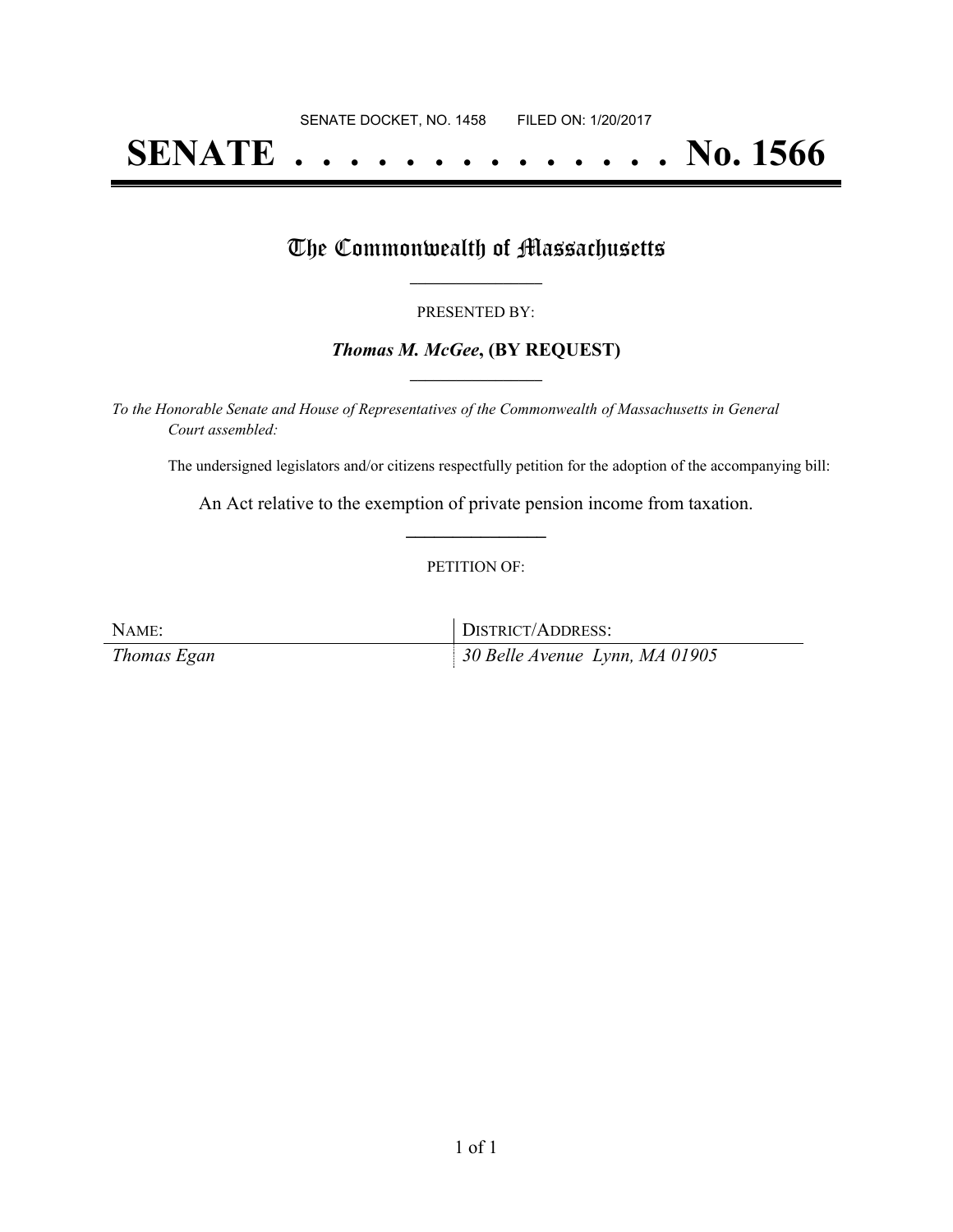## SENATE DOCKET, NO. 1458 FILED ON: 1/20/2017 **SENATE . . . . . . . . . . . . . . No. 1566**

By Mr. McGee (by request), a petition (accompanied by bill, Senate, No. 1566) of Thomas Egan for legislation to exempt private pension income from taxation. Revenue.

### [SIMILAR MATTER FILED IN PREVIOUS SESSION SEE SENATE, NO. *1520* OF 2015-2016.]

## The Commonwealth of Massachusetts

**In the One Hundred and Ninetieth General Court (2017-2018) \_\_\_\_\_\_\_\_\_\_\_\_\_\_\_**

**\_\_\_\_\_\_\_\_\_\_\_\_\_\_\_**

An Act relative to the exemption of private pension income from taxation.

Be it enacted by the Senate and House of Representatives in General Court assembled, and by the authority *of the same, as follows:*

1 Subsection B of Section 3 of Chapter 62 of the General Laws, is hereby amended by

2 adding the following subparagraph:-

- 3 (5) Amounts not to exceed \$2,000 received by persons under age 60 as pensions from 4 employers, the United States, the State or any subdivision, or amounts not to exceed \$12,500 5 received by persons age 60 or older as pensions from employers, the United States, the State or 6 any subdivision or as eligible retirement income. 7 For the purposes of this paragraph, "eligible retirement income" shall include 8 distributions received from qualified retirement plans defined in § 4974 of the federal Internal
- 9 Revenue Code ("IRC") [26 U.S.C. § 4974] or a successor provision, cash or deferred
- 10 arrangements described in IRC  $\S 401(k)$  [26 U.S.C.  $\S 401(k)$ ] or a successor provision,